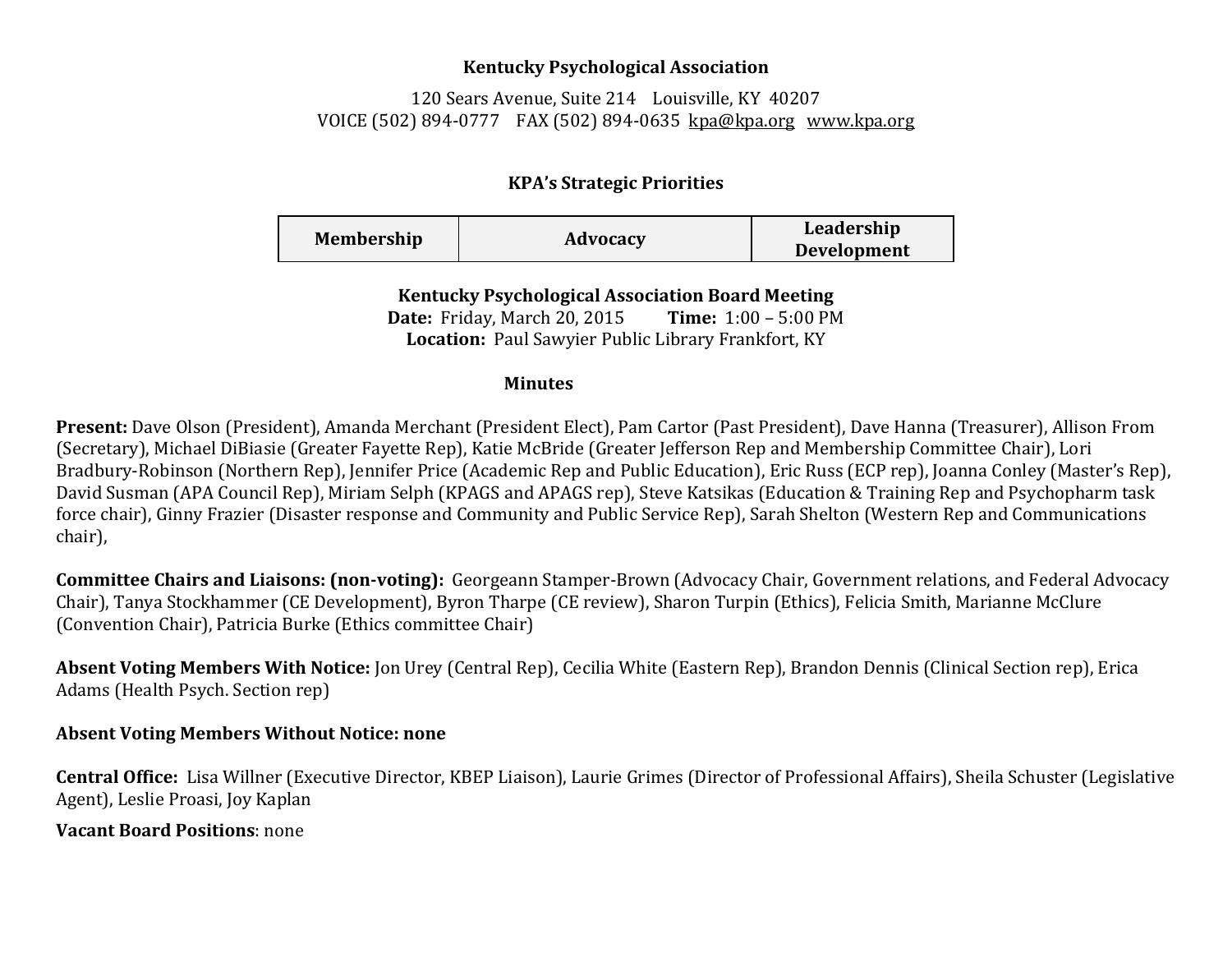| <b>TOPIC</b>                                                                        |                                                                                                                                                                                                                                                                                                                                                                                                                                                                                                                                                                                                                                                                                                                                                                           | <b>CONCLUSION</b>                                                                                                                   |
|-------------------------------------------------------------------------------------|---------------------------------------------------------------------------------------------------------------------------------------------------------------------------------------------------------------------------------------------------------------------------------------------------------------------------------------------------------------------------------------------------------------------------------------------------------------------------------------------------------------------------------------------------------------------------------------------------------------------------------------------------------------------------------------------------------------------------------------------------------------------------|-------------------------------------------------------------------------------------------------------------------------------------|
| <b>Call to Order and</b>                                                            | David Olson called the meeting to order at 1:04. Allison From called                                                                                                                                                                                                                                                                                                                                                                                                                                                                                                                                                                                                                                                                                                      |                                                                                                                                     |
| <b>Roll Call/</b>                                                                   | roll. Olson remarked.                                                                                                                                                                                                                                                                                                                                                                                                                                                                                                                                                                                                                                                                                                                                                     |                                                                                                                                     |
| President's                                                                         |                                                                                                                                                                                                                                                                                                                                                                                                                                                                                                                                                                                                                                                                                                                                                                           |                                                                                                                                     |
| <b>Remarks</b>                                                                      |                                                                                                                                                                                                                                                                                                                                                                                                                                                                                                                                                                                                                                                                                                                                                                           |                                                                                                                                     |
| <b>Approval of</b>                                                                  | Minutes were distributed prior to the meeting. No discussion or                                                                                                                                                                                                                                                                                                                                                                                                                                                                                                                                                                                                                                                                                                           | Dave Hanna made a motion to approve the                                                                                             |
| <b>Minutes of</b>                                                                   | corrections.                                                                                                                                                                                                                                                                                                                                                                                                                                                                                                                                                                                                                                                                                                                                                              | minutes. Motion passed unanimously.                                                                                                 |
| 12/12/14                                                                            |                                                                                                                                                                                                                                                                                                                                                                                                                                                                                                                                                                                                                                                                                                                                                                           |                                                                                                                                     |
| <b>Financial Report</b>                                                             | Dave Hanna presented. (Handout attached). Our total fixed assets are<br>\$131,962.28. Hanna remarked that we are in robust financial health.<br>For 2014 we ended the year with \$8,933.46 net income. Questions<br>were answered. No discussion.                                                                                                                                                                                                                                                                                                                                                                                                                                                                                                                         | Allison From moved to accept the financial<br>report. Motion passed unanimously.                                                    |
| <b>ACTION ITEM:</b>                                                                 | David Olson announced the new appointments. Pat Burke will become                                                                                                                                                                                                                                                                                                                                                                                                                                                                                                                                                                                                                                                                                                         | Dave Susman made a motion to accept the                                                                                             |
| Committee Chair                                                                     | Ethics committee chair and Jessica Beal Korhonen will become the Child                                                                                                                                                                                                                                                                                                                                                                                                                                                                                                                                                                                                                                                                                                    | appointments. Motion passed                                                                                                         |
| appointments                                                                        | and Adolescent.                                                                                                                                                                                                                                                                                                                                                                                                                                                                                                                                                                                                                                                                                                                                                           | unanimously.                                                                                                                        |
| <b>ACTION ITEM:</b><br><b>Political Action</b><br>Committee                         | Felicia Smith presented and a handout was distributed. This is the<br>second reading of the PAC report and PAC proposal. Smith<br>acknowledged the members of the task force and her appreciation of<br>them. Smith then outlined the proposal with some input from Shuster.<br>Smith discussed fundraising questions that had been asked prior. The<br>fundraising strategy would come from the PAC but the initial goal would<br>be to raise \$10,000 with 100% participation from the leadership within<br>KPA. Discussion followed. Reviewed how the PAC will be transparent<br>with where the money goes. Discussed the PAC soliciting feedback from<br>the members periodically. The PAC will develop its own by-laws, which<br>will address issues from the board. | Pam Cartor made a motion to approve the<br>PAC proposal. Motion approved with two<br>abstentions.                                   |
| <b>ACTION ITEM: KPA</b><br>Signatory to APA<br>Amicus Brief on<br>same sex marriage | Olson presented. Presented the discussion had by the Executive<br>Committee prior to this meeting. APA developed the brief, which is<br>backed by many other mental health groups who have signed on. Two<br>of the petitioners for same sex marriage are from Kentucky. The EC<br>made a decision to sign on to this brief.                                                                                                                                                                                                                                                                                                                                                                                                                                              | Jennifer Price made a motion to receive<br>the decision that the EC made to sign onto<br>the brief. Motion passed with one no vote. |
| <b>ACTION ITEM:</b><br>Internal Audit                                               | Merchant reported and distributed a handout. Merchant offered<br>appreciation to the other members of the audit committee. She<br>reviewed the audit methods and findings. She described the<br>bookkeeping as "meticulous". The system is transparent and all records                                                                                                                                                                                                                                                                                                                                                                                                                                                                                                    | Katie McBride made a motion to accept<br>the internal audit report. Motion passed<br>unanimously.                                   |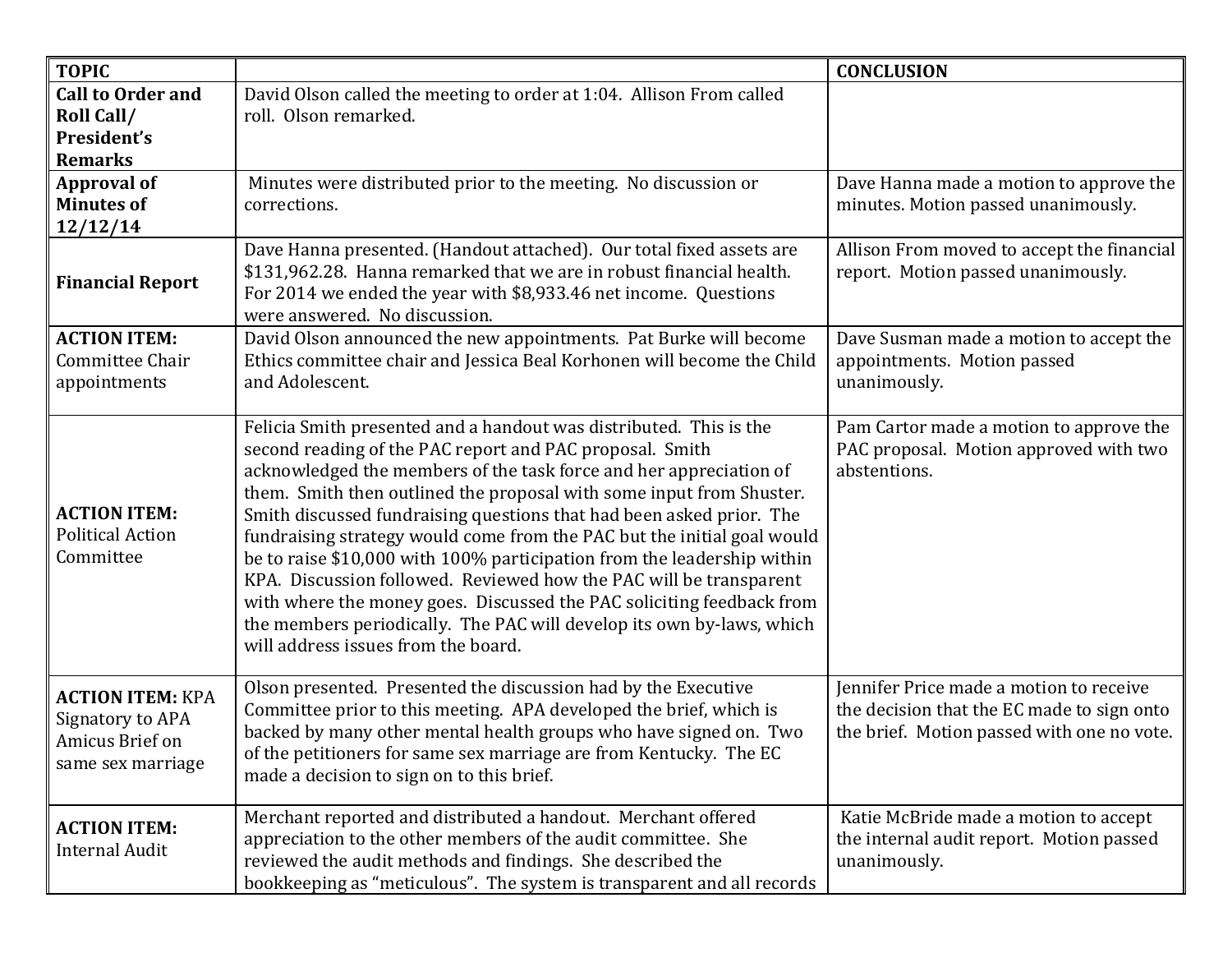|                                                                                   | appear to be accurate. All recommendations from last year's have been<br>reviewed and followed up upon.                                                                                                                                                                                                                                                                                                                                                                                                                                                                                                                                                                                                                                                                                                                                                                                                                       |                                                                                                                |
|-----------------------------------------------------------------------------------|-------------------------------------------------------------------------------------------------------------------------------------------------------------------------------------------------------------------------------------------------------------------------------------------------------------------------------------------------------------------------------------------------------------------------------------------------------------------------------------------------------------------------------------------------------------------------------------------------------------------------------------------------------------------------------------------------------------------------------------------------------------------------------------------------------------------------------------------------------------------------------------------------------------------------------|----------------------------------------------------------------------------------------------------------------|
| <b>DISCUSSION ITEM:</b><br>Leadership Retreat<br>Plans                            | Olson reported the preliminary plans for our annual retreat. He<br>presented an idea that other states do that Kentucky may want to adopt,<br>such as presenting workshops to legislators and their staff. Willner<br>presented past leadership retreat topics to give the board ideas. Proasi<br>presented the logistics. It will be held May 29th-30th at the Capital Plaza<br>Hotel in Frankfort. From 1-5 on that Friday the board meeting will be<br>held with other activities that evening and through 3pm the next day.                                                                                                                                                                                                                                                                                                                                                                                               | Olson asked the board to email him any<br>other ideas for our retreat.                                         |
| <b>DISCUSSION ITEM:</b><br>SB76 Update                                            | Schuster began discussion with explanation of the bill. A handout was<br>also distributed, compiled by Brighid Kleinman regarding information<br>on trans students. The EC had previously discussed the bill. At that<br>time it was discussed that we could do some public education. The bill<br>initially did not pass out of its committee but was brought back up for a<br>vote at another date and did pass the Senate. It has not been heard by<br>the House yet. Willner also reported that KPA members have asked<br>why we have not made a statement about the bill. She sought advice<br>from APA who advised KPA to not engage in the political part but<br>instead to continue to look toward the education that could be provided.<br>More discussion followed regarding how to provide some of that<br>education. Discussed needing to be in front of issues and providing<br>information before we are asked. |                                                                                                                |
| <b>DISCUSSION ITEM:</b><br>Diversity Training<br>for Board of<br><b>Directors</b> | Willner reported. She is meeting with the KPF Diversity Committee on<br>Monday. They will provide some diversity training specifically for the<br>Board of Directors. We have a budget to bring in a Diversity speaker for<br>convention but not yet for the Board of Directors. We are looking to<br>make that happen before the September board meeting as a lunch and<br>learn.                                                                                                                                                                                                                                                                                                                                                                                                                                                                                                                                            |                                                                                                                |
| <b>DISCUSSION ITEM:</b><br>Strategic Plan<br>Updates, first<br>reading            | Willner reported and distributed a handout. It is time to do the annual<br>update of the strategic plan. This is a first read of the plan. The board<br>went through the handout and reviewed what was already<br>accomplished and what was added.                                                                                                                                                                                                                                                                                                                                                                                                                                                                                                                                                                                                                                                                            | The board is asked to review this more as<br>it will come back for a second read at the<br>next board meeting. |
| <b>CE Events Report</b>                                                           | Lisa Willner presented. (Report attached) Tanya Stockhammer                                                                                                                                                                                                                                                                                                                                                                                                                                                                                                                                                                                                                                                                                                                                                                                                                                                                   |                                                                                                                |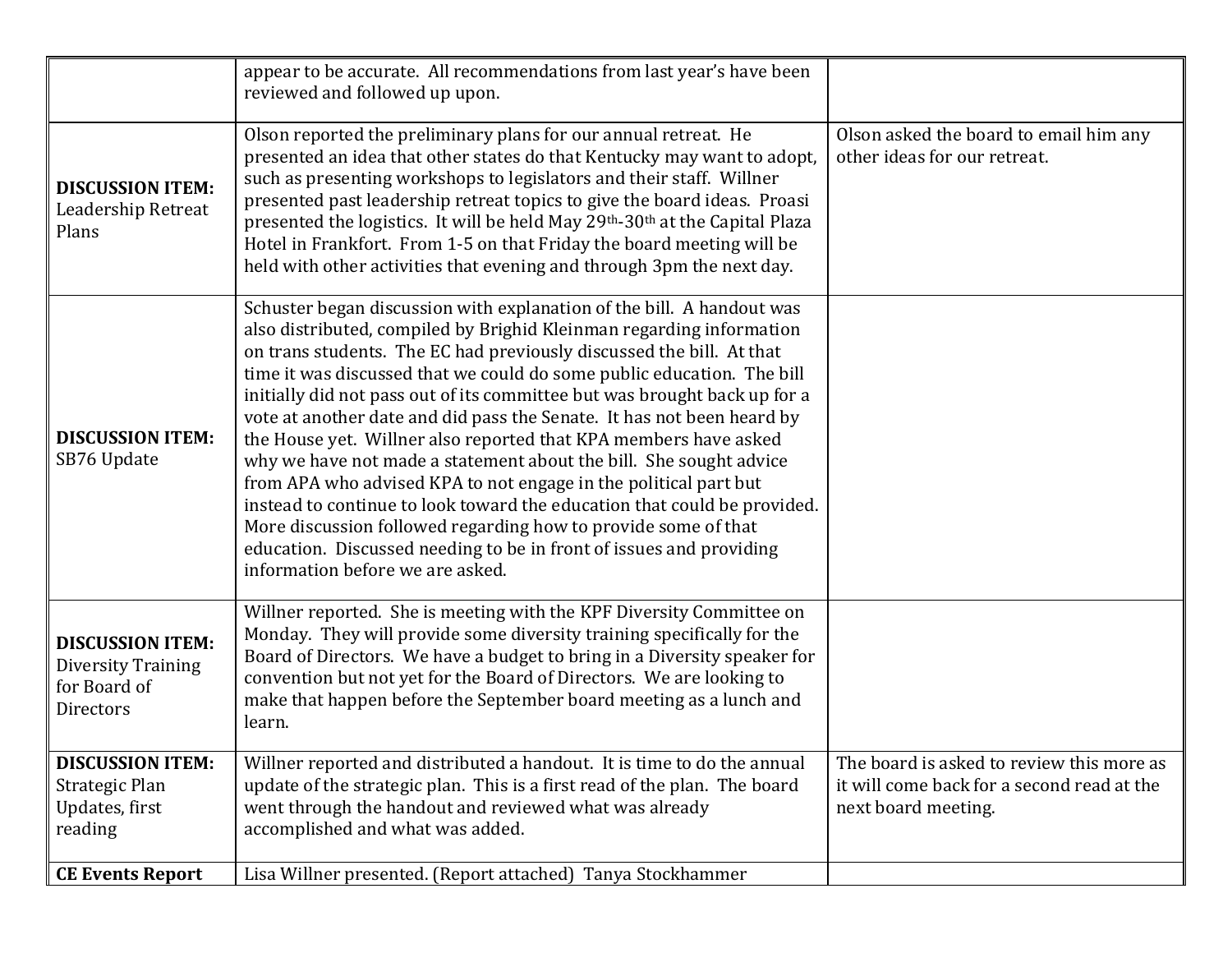|                                            | discussed the report. We are doing quite well for this time in the year.                                                                                                                                                                                                                                                                                                                                                                                                                                                                         |  |
|--------------------------------------------|--------------------------------------------------------------------------------------------------------------------------------------------------------------------------------------------------------------------------------------------------------------------------------------------------------------------------------------------------------------------------------------------------------------------------------------------------------------------------------------------------------------------------------------------------|--|
| Dues/Membership<br><b>Report</b>           | Lisa Willner reported. (Report attached) At the end of 2014 we are<br>down to 657 total voting members. The central office is making follow<br>up phone calls to lapsed members. Approximately half of them have<br>now rejoined. It is suspected that the new website may have caused<br>some problems in renewing membership. The central office will be<br>working on that issue.                                                                                                                                                             |  |
| <b>Executive Director</b><br>Report        | Lisa Willner reported. (Handout attached) She discussed the strategic<br>priorities she continues to work on. She discussed the importance of<br>SLC for everyone. She reported on how we built money in to the budget<br>for two extra members to go this year (ECP and incoming FAC).                                                                                                                                                                                                                                                          |  |
| <b>KPF Update</b>                          | Jennifer Price reported on the Spring Academic Conference and<br>distributed a flyer. Lisa Willner reported on the KPF. She discussed the<br>Diversity Committee who will be bringing Ivory Toldson September 30-<br>October 1st to Louisville. Dr. Toldson will be speaking on "Strategies to<br>Reduce Suspensions, Disciplinary Referrals and Improve Academic<br>Success among Diverse school-age Children". Monnica Williams will be<br>presenting on Diverse therapist-client dyads on May 22 <sup>nd</sup> in conjunction<br>with U of L. |  |
| <b>APA Council Report</b>                  | Susman reported and distributed a handout. He attended their last<br>meeting in February. A full day of the meeting was about translating<br>psychological science into public policy. APA is now requiring diversity<br>training for Council members.                                                                                                                                                                                                                                                                                           |  |
| <b>Advocacy</b><br><b>Committee Report</b> | Brown reported. She presented on SLC about some of the conversations<br>with legislators. At SLC they spoke with approximately 29 legislators.<br>The committee continues to watch bills and report on them.                                                                                                                                                                                                                                                                                                                                     |  |
| <b>Legislative Agent</b><br>report         | Sheila Schuster presented. (Handout attached) We finally passed the<br>Duty to Warn bill. HB 270 is still alive (treatment of minors) and will be<br>voted on March 23rd. It clarifies that psychologists should be included<br>in the legislation that already gives physicians the right to treat minors<br>(16 and 17 year olds). SB 120 was amended to HB 71.                                                                                                                                                                                |  |
| <b>DPA Report</b><br><b>New Business</b>   | Laurie Grimes reported. (Handout attached) Much of her time was<br>spent preparing for and attending SLC. She continues to rely on<br>members to contact her regarding insurance issues. She has established<br>the Health Insurance Work Group to discuss members' inquiries.<br>Reminded everyone that convention is November 5-7.                                                                                                                                                                                                             |  |